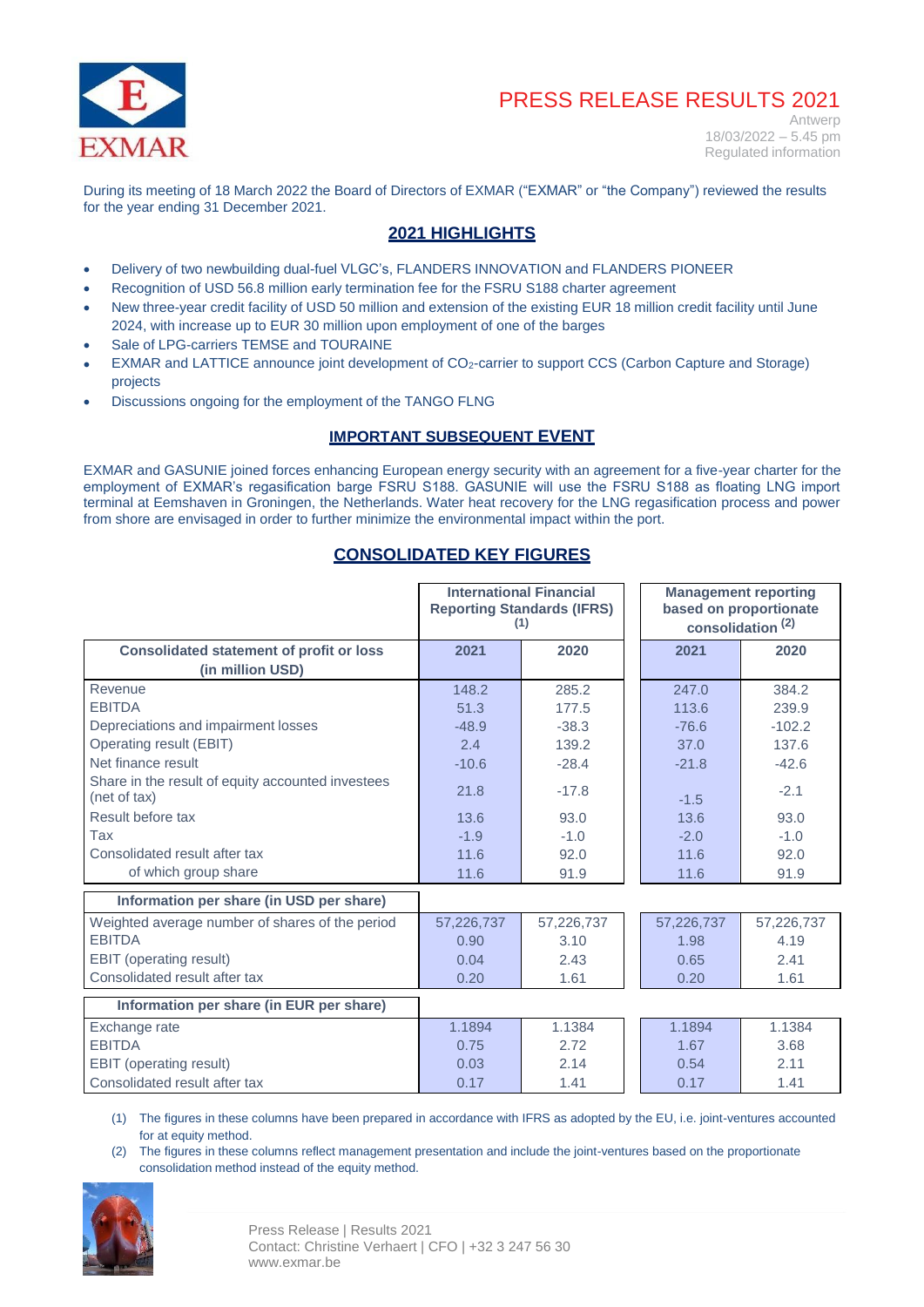

*The statutory auditor has confirmed that his audit activities, which have been substantially completed, have not* to date revealed the need for any significant adjustments to the consolidated key figures presented in this press *release.*

## **KEY EVENTS 2021 AND OUTLOOK 2022**

The figures discussed below are all based on the proportional consolidation method.

#### **SHIPPING**:

| <b>SHIPPING</b><br><b>PROPORTIONATE CONSOLIDATION (in million USD)</b> | 2021  | 2020    |
|------------------------------------------------------------------------|-------|---------|
| Revenue                                                                | 137.7 | 134.8   |
| <b>EBITDA</b>                                                          | 65.1  | 68.1    |
| <b>Adjusted EBITDA</b>                                                 | 65.1  | 68.1    |
| Operating result (EBIT)                                                | 26.9  | $-7.8$  |
| Consolidated result after tax                                          | 10.7  | $-26.2$ |

Revenue increased by USD 2.9 million in 2021 compared to 2020 primarily as a result of the delivery of two newbuilding VLGC's under the relevant charter agreements, partially offset by the sale of two older midsize vessels during the second half of 2021.

The EBIT for the Shipping segment in 2021 was significantly higher than the EBIT of 2020 as 2020 was impacted by USD 30.5 million impairment charges on several older vessels, while 2021 included USD 5.7 million impairment reversals.

| Time Charter Equivalent (in USD per day) | 2021   | 2020   |
|------------------------------------------|--------|--------|
| Midsize                                  | 23,062 | 21.680 |
| <b>VLGC</b>                              | 28,443 | 30,605 |
| Pressurized $(3,500 \text{ m}^3)$        | 6.099  | 5.841  |
| Pressurized $(5,000 \text{ m}^3)$        | 7.876  | 7.865  |

LNG shipping rates were high due to the geopolitical tensions. In the LPG market, the larger VLGC segment was volatile. The VLGC segment started at record high freight rates reducing towards OPEX levels prior to recovering towards the end of the year. Rates for both midsize and smaller LPG vessels, which account for the majority of the EXMAR fleet, remained stable.

#### Very Large Gas Carriers (VLGC)

The two newbuilding dual-fuel VLGC's, FLANDERS INNOVATION and FLANDERS PIONEER were delivered in June and September and subsequently entered a long-term charter to Equinor.

BW TOKYO VLGC performed well in the course of 2021, mainly covered by a time-charter with major LPG trader Trafigura. At the end of the year the vessel joined the BW VLGC pool.

#### Midsize Gas Carriers (MGC)

Stable LPG and ammonia demand had a beneficial effect on the midsize segment during 2021 and prospects look positive.

In 2021, 33% of the Midsize fleet transported ammonia and 67% LPG. In 2022 the ammonia share is expected to increase up to 40%.

#### Pressurized

Increased refinery utilization had a positive effect on rates. Pre-pandemic market levels have been reached again and are improving.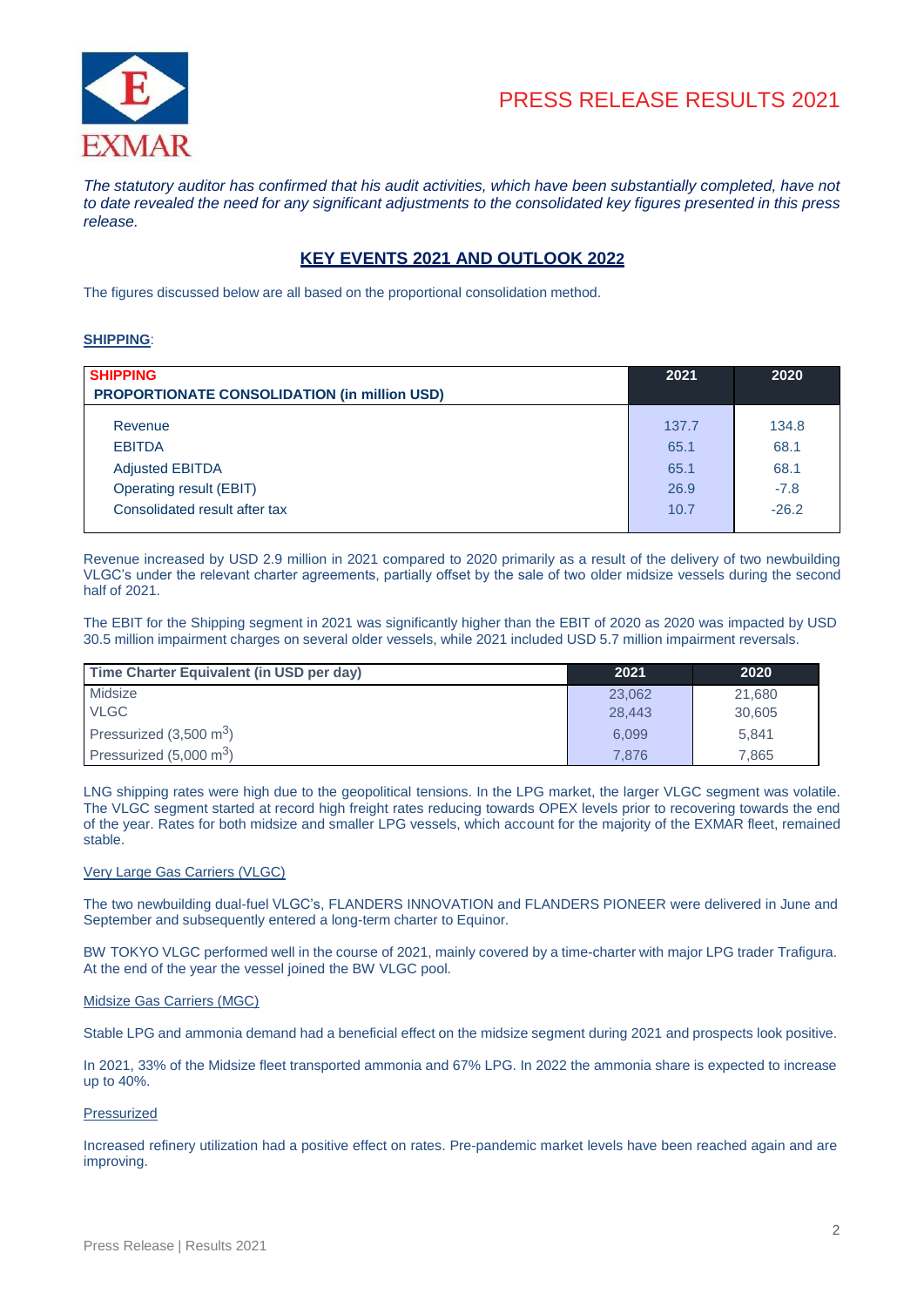

### LNG

EXCALIBUR (2002 built) successfully continued under her long-term time charter until redelivery end of December 2021. Various options are being explored as an FSU/FSRU or straight time-charter.

### **INFRASTRUCTURE:**

| <b>INFRASTRUCTURE</b><br><b>PROPORTIONATE CONSOLIDATION (in million USD)</b> | 2021   | 2020  |
|------------------------------------------------------------------------------|--------|-------|
| Revenue                                                                      | 92.8   | 213.3 |
| <b>EBITDA</b>                                                                | 54.4   | 161.0 |
| <b>Adjusted EBITDA</b>                                                       | $-2.4$ | 11.8  |
| Operating result (EBIT)                                                      | 17.1   | 135.8 |
| Consolidated result after tax                                                | $-8.7$ | 98.0  |

In 2021, revenue and EBITDA include an early termination fee of USD 56.8 million for early termination of the FSRU S188 charter agreement. 2020 revenue included a net settlement fee of USD 149.1 million from YPF. Overall, the 2021 result is negatively affected by the unemployment of both LNG barges and an impairment of USD 19.0 million on the FSRU S188.

#### Floating LNG barges

TANGO FLNG has been safely moored in Uruguay. Being promoted as a fast-track solution to develop LNG exports, continued efforts are being made to re-employ the floating barge. Current energy markets are positive. EXMAR and GASUNIE joined forces enhancing European energy security with an agreement for a five-year charter for the employment of the regasification barge FSRU S188.

#### Accommodation barges

The accommodation barges NUNCE and WARIBOKO have confirmed their reputation of high standard services to its customers in the West Africa offshore region.

#### **Engineering**

EXMAR Offshore Company delivered the third OPTI® design-based floating oil production facility and was awarded a fourth OPTI® design.

### **SUPPORTING SERVICES:**

| <b>SUPPORTING SERVICES</b>                          | 2021   | 2020   |
|-----------------------------------------------------|--------|--------|
| <b>PROPORTIONATE CONSOLIDATION (in million USD)</b> |        |        |
| Revenue                                             | 26.5   | 46.8   |
| <b>EBITDA</b>                                       | $-6.0$ | 10.8   |
| <b>Adjusted EBITDA</b>                              | $-5.5$ | $-2.2$ |
| Operating result (EBIT)                             | $-7.0$ | 9.7    |
| Consolidated result after tax                       | 9.6    | 20.1   |

2020 revenue and EBITDA were positively impacted by USD 13.0 million ship management termination fees from Excelerate Energy.

#### EXMAR Ship Management

The pandemic made the logistics for vessel management challenging.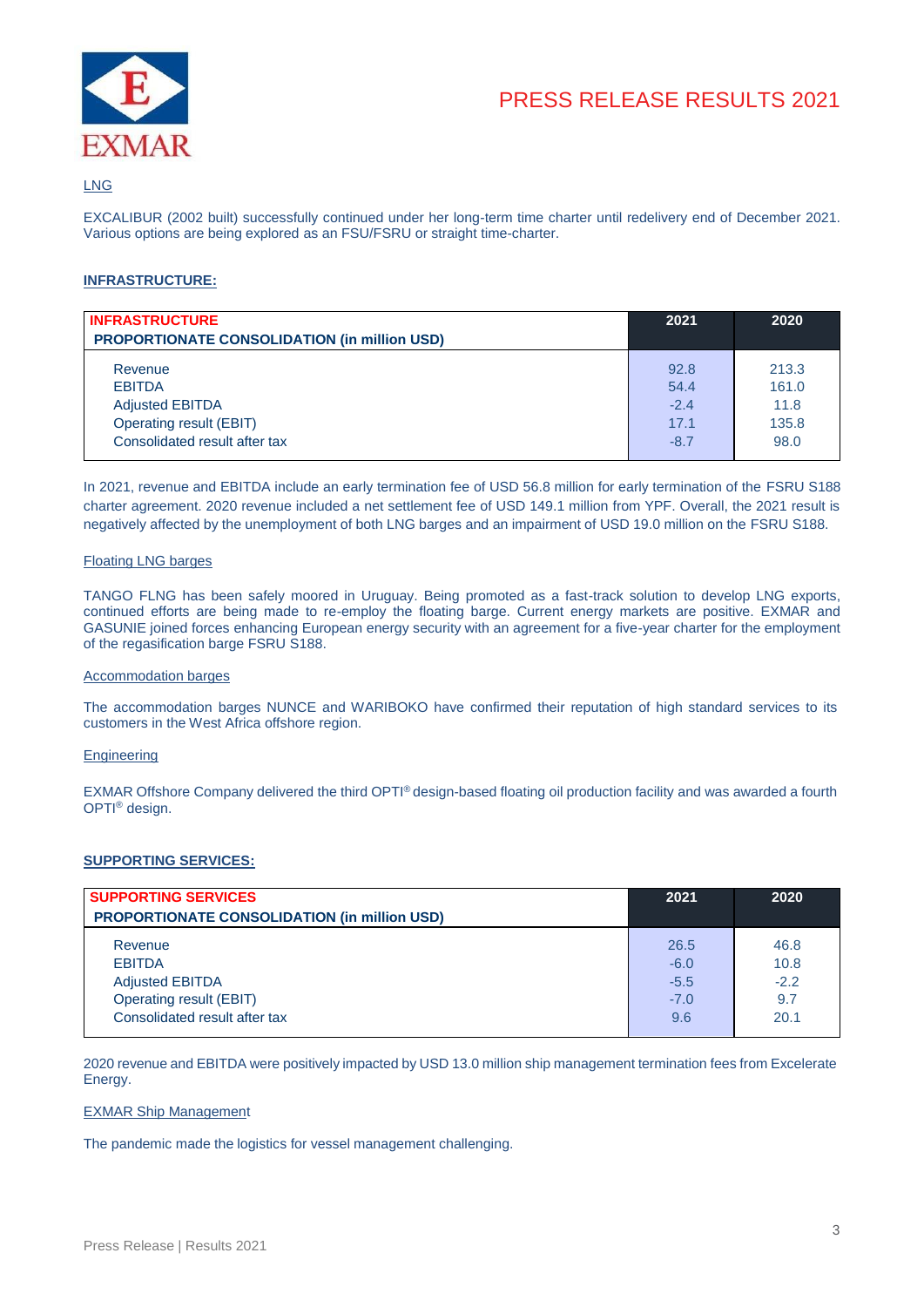

### BEXCO

The company achieved a record result in 2021, driven by a strong demand in the marine and offshore segments.

### TRAVEL PLUS

The continued pandemic adversely affected bookings in 2021 in both leisure and business segments. Despite the recent pandemic waves, the enthusiasm to travel via Travel PLUS' loyal leisure customer base in Belgium has been confirmed in 2022.

### **Update on liquidity position**

The liquidity position has evolved positively during 2021 amongst others because of the receipt of an early termination fee from Gunvor for the FSRU S188, the contractual monthly payments of YPF, the two new VLGC's put in operation under a five-year charter agreement and the sale of two older vessels (held by equity accounted investees).

The Group expects a further strengthening of its liquidity position in the next months thanks to:

- Sale of the aircraft;
- Sale of the LPG carrier BRUSSELS early January 2022;
- Monthly YPF settlement instalments with a remaining receivable balance of USD 24.4 million;
- New three-year facility agreement of up to USD 50 million;
- Extension of the existing revolving credit facility from EUR 18 million until June 2024 and increase up to EUR 30 million, the latter conditional upon employment of one of the barges;
- The agreement on a five-year charter with GASUNIE for the FSRU S188;
- Employment opportunities for the TANGO FLNG.

The Company is of the opinion that, taking into account various management actions, its available cash and cash equivalents, its undrawn committed facilities and its projected cash flows, it has sufficient liquidity to meet its obligations for a period of at least 12 months.

#### *Going concern*

The consolidated financial statements for the year ended December 31, 2021 have been prepared on a going concern basis. The main assumptions and uncertainties for EXMAR underpinning the going concern assessment relate to the liquidity position as disclosed above and to the covenant compliance after 2021.

Although EXMAR met all its financial covenants as at December 31, 2021 with sufficient headroom, covenant compliance in the short term will be closely monitored. Management is currently exploring several specific possibilities to remedy, if necessary.

The uncertainties mentioned in the 2020 annual report have been resolved:

- The arbitration initiated by Gunvor has been resolved as a favourable outcome was received end of April 2021;
- The unsecured NOK 650 million bond which will expire in May 2022, will be repaid by a new three-year credit facility of up to USD 50 million and the remainder in cash.

Considering the elements described above the Board is confident that the Company will be able to maintain sufficient liquidities and respect its covenants and therefore it has an appropriate basis for the use of the going concern assumption.

### **Dividend**

At the General Meeting of Shareholders on 17 May 2022, the Board of Directors will propose to distribute a gross dividend of EUR 0.08 per share.

#### **Additional subsequent event**

At this time of writing, the escalating conflict in Ukraine is already causing great uncertainty to 2022 not only from a human aspect, but also in terms of the stability of global energy markets. In this context, EXMAR remains committed to play its role in the energy value chain with its floating solutions for the export and import of gas. The potential impact on its activities is being monitored on a daily basis. For completeness, we can confirm that none of our vessels are active in risk areas or under contract with parties subject to international sanctions related to this conflict. Furthermore, utmost effort is done to manage the logistical challenges in a humane way, both on shore and offshore.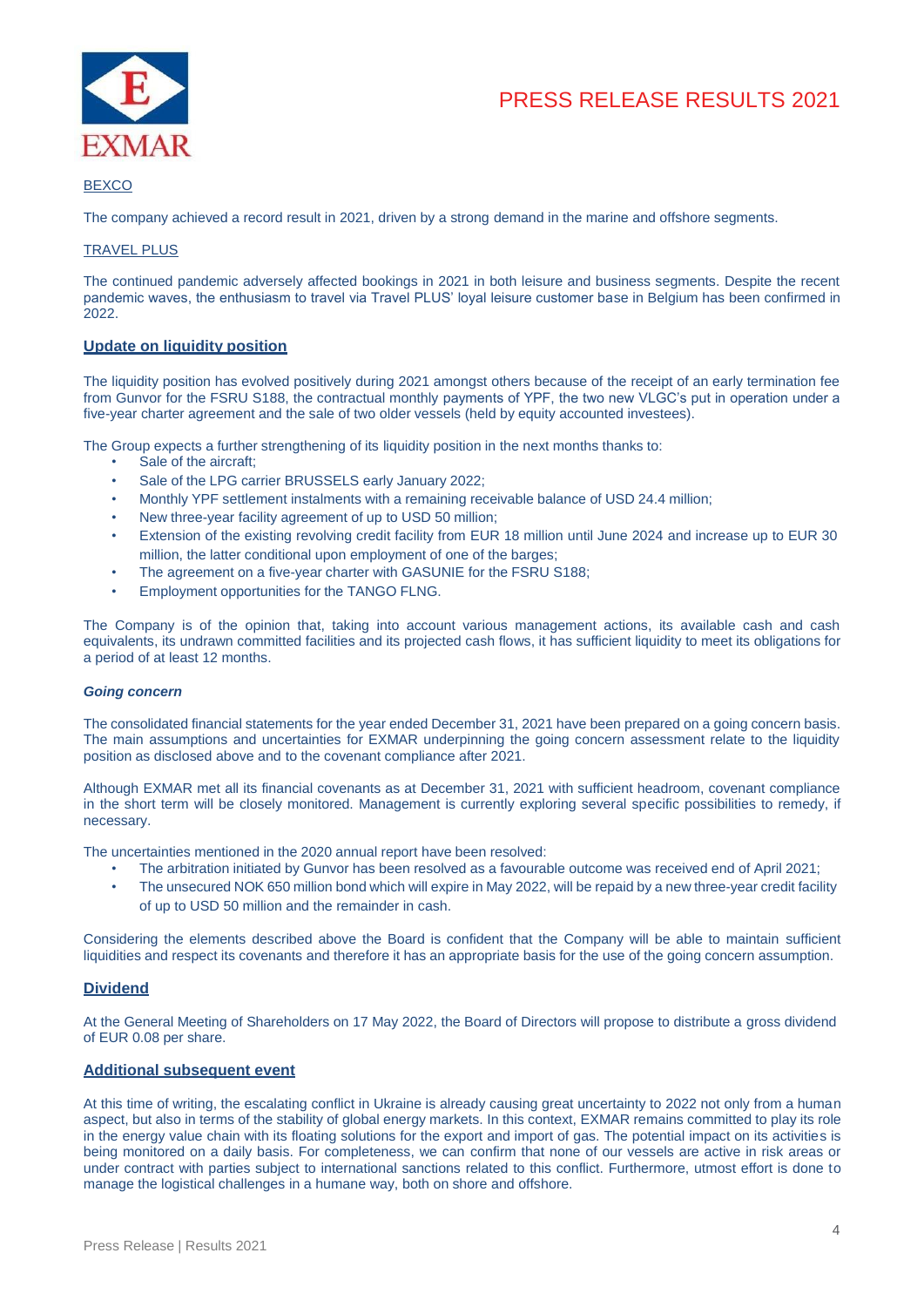

### **Statement on the true and fair view of the consolidated financial statements and the fair overview of the management report.**

\*\*\*

The Board of Directors, represented by Nicolas Saverys (Chairman) and Carl-Antoine Saverys, and the Executive Committee, represented by Francis Mottrie, CEO (representing FMO BV) and Christine Verhaert, CFO (representing FINMORE BV), hereby confirm that, to the best of their knowledge,

- the consolidated financial statements for the year ended 31 December 2021, which have been prepared in accordance with International Financial Reporting Standards (IFRS) issued by the International Accounting Standards Board (IASB) as adopted by the European Union, give a true and fair view of the assets, liabilities, financial position and profit or loss of the Company and the entities included in the consolidation as a whole, and
- the management report includes a fair overview of the important events that have occurred during the financial year and of the major transactions with the related parties, and their impact on the consolidated financial statements, together with a description of the principal risks and uncertainties they are exposed to.

## **GLOSSARY**

- EBITDA: Earnings before interests, taxes, depreciation and amortisations.
- EBIT: Earnings before interests and taxes.
- Adjusted EBITDA: EBITDA adjusted for certain non-recurring transactions for which management believes that excluding these provides better insights in the actual performance of the Group.

## **ANNEX**

- Consolidated statement of financial position;
- Consolidated statement of profit or loss and other comprehensive income;
- Consolidated statement of cash flows;
- Consolidated statement of changes in equity.

## **CALENDAR 2022**

- Financial Report EXMAR available on website: Thursday 14 April 2022
- Announcement of the first quarter results 2022: Thursday 28 April 2022
- Annual General Meeting of Shareholders: Tuesday 17 May 2022

The Board of Directors Antwerp, 18 March 2022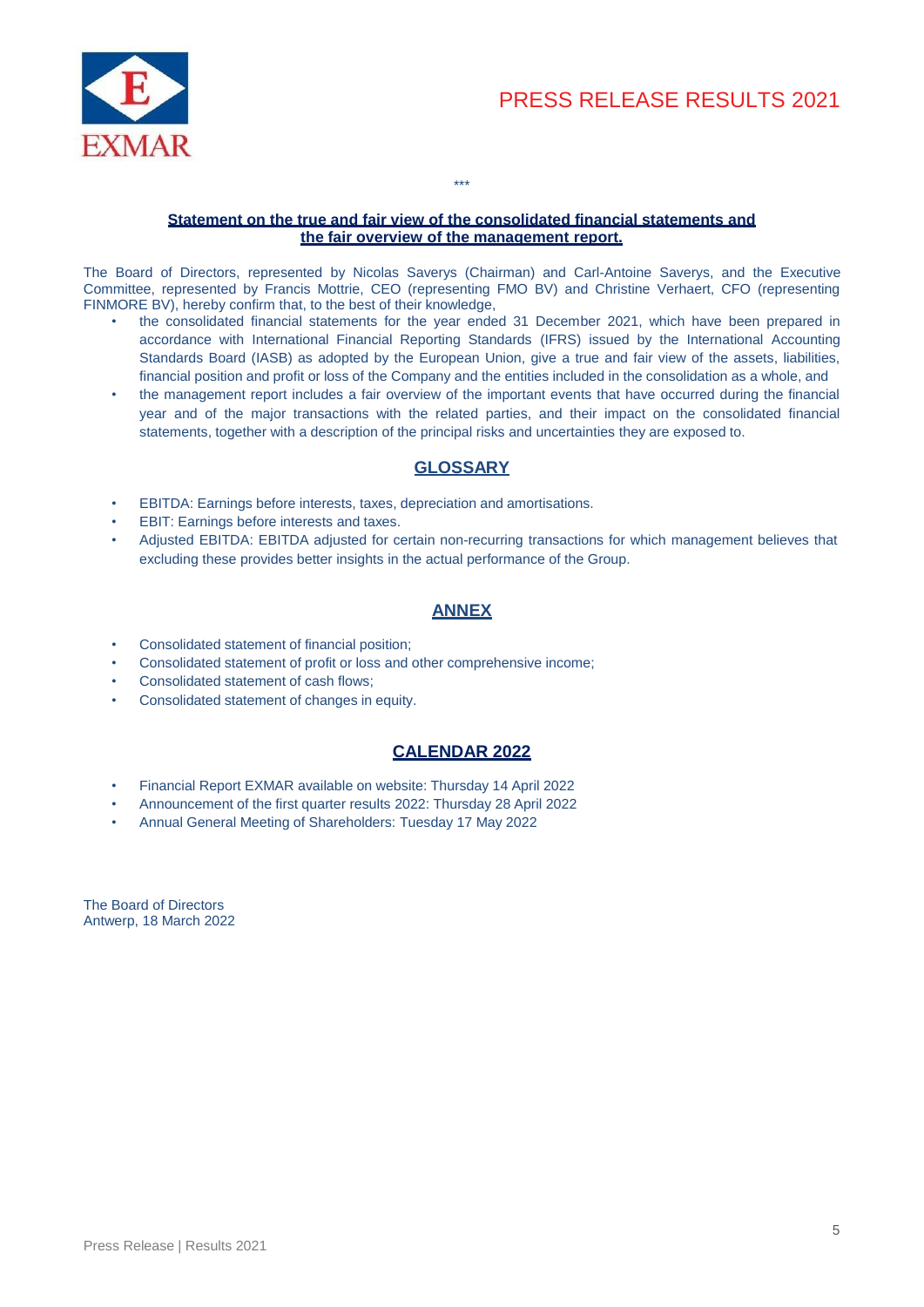

# **Consolidated statement of financial position**

| (In thousands of USD)                               | 31 December | 31 December       |
|-----------------------------------------------------|-------------|-------------------|
| CONSOLIDATED STATEMENT OF FINANCIAL POSITION        | 2021        | $2020^{(1)}$      |
| <b>Non-current assets</b>                           | 767,312     | 694,193           |
| Vessels and barges                                  | 648,436     | 561,424           |
| Vessels and barges                                  | 648,436     | 528,261           |
| Assets under construction - advance payments        | 0           | 33,163            |
| Other property, plant and equipment                 | 1,274       | 1,680             |
| Intangible assets                                   | 82          | 73                |
| Right-of-use assets                                 | 6,000       | 3,461             |
| Non-current receivables                             | 0           | 24,444            |
| Investments in equity accounted investees           | 94,678      | 73,298            |
| Borrowings to equity accounted investees            | 16,841      | 29,813            |
| <b>Current assets</b>                               | 234,083     | 237,732           |
| Assets held for sale                                | 12,500      | 10,000            |
| Derivative financial assets                         | 920         | <sup>0</sup>      |
| Other investments                                   | 1,849       | 1,354             |
| Trade and other receivables                         | 55,154      | 107,636           |
| Short term borrowings to equity accounted investees | 15,407      | 11,500            |
| Current tax assets                                  | 1,003       | 3,472             |
| Restricted cash                                     | 76,121      | 75,575            |
| Cash and cash equivalents                           | 71,130      | 28,195            |
| <b>Total assets</b>                                 | 1,001,395   | 931,924           |
| <b>Equity</b>                                       | 536,503     | 545,915           |
| Equity attributable to owners of the Company        | 536,231     | 545,659           |
| Share capital                                       | 88,812      | 88,812            |
| Share premium                                       | 209,902     | 209,902           |
| Reserves                                            | 225,918     |                   |
| Result for the period                               | 11,600      | 155,011<br>91,934 |
| Non-controlling interest                            | 272         | 256               |
|                                                     |             |                   |
| <b>Non-current liabilities</b>                      | 315,347     | 278,304           |
| Borrowings                                          | 313,816     | 276,588           |
| Employee benefit obligations                        | 730         | 1,715             |
| Provisions                                          | 800         | 0                 |
| <b>Current liabilities</b>                          | 149,546     | 107,706           |
| Borrowings                                          | 110,995     | 65,031            |
| Trade and other payables                            | 37,241      | 37,632            |
| Current tax liability                               | 1,309       | 5,043             |
| <b>Total liabilities</b>                            | 464,892     | 386,009           |
| <b>Total equity and liabilities</b>                 | 1,001,395   | 931,924           |

(1) In the comparable data of 2020, USD 24.4 million was reclassed from current to non-current receivables to reflect the actual expected payment.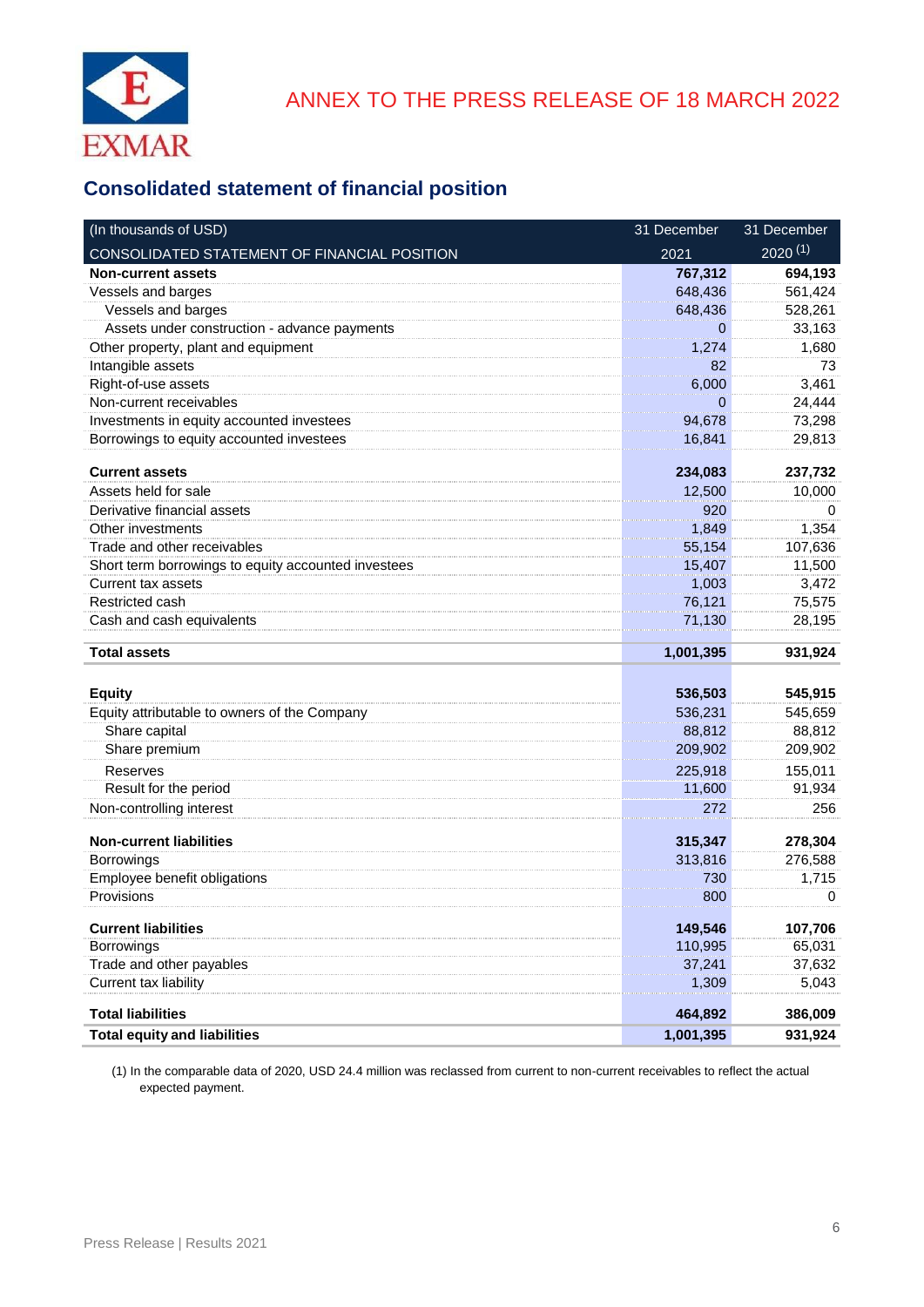

# **Consolidated statement of profit and loss**

| (In thousands of USD)                                                      | 12 months ended 31 December, |              |
|----------------------------------------------------------------------------|------------------------------|--------------|
| CONSOLIDATED STATEMENT OF PROFIT OR LOSS                                   | 2021                         | $2020^{(1)}$ |
| Revenue                                                                    | 148,229                      | 285,154      |
| Gain on disposal                                                           | 52                           | 95           |
| Other operating income                                                     | 990                          | 1,534        |
| <b>Operating income</b>                                                    | 149,272                      | 286,783      |
| Vessel expenses                                                            | $-45,068$                    | $-48,850$    |
| General and administrative expenses                                        | $-24,536$                    | $-29,806$    |
| Personnel expenses                                                         | $-27,349$                    | $-30,622$    |
| Depreciations and amortisations                                            | $-31,364$                    | $-37,270$    |
| Impairment losses and reversals                                            | $-17,585$                    | $-1,068$     |
| Loss on disposal                                                           | $-100$                       | -4           |
| Other operating expenses                                                   | $-888$                       | $\Omega$     |
| <b>Result from operating activities</b>                                    | 2,382                        | 139,164      |
| Interest income                                                            | 1,537                        | 1,958        |
| Interest expenses                                                          | $-15,526$                    | $-17,568$    |
| Other finance income                                                       | 10,198                       | 1,508        |
| Other finance expenses                                                     | $-6,785$                     | $-14,254$    |
| <b>Net finance result</b>                                                  | $-10,577$                    | $-28,355$    |
|                                                                            |                              |              |
| Result before income tax and share of result of equity accounted investees | $-8,195$                     | 110,809      |
| Share of result of equity accounted investees (net of income tax)          | 21,769                       | $-17,830$    |
| Result before income tax                                                   | 13,574                       | 92,980       |
| Income tax expense                                                         | $-1,939$                     | $-1,020$     |
| <b>Result for the period</b>                                               | 11,635                       | 91,960       |
| <b>Attributable to:</b>                                                    |                              |              |
| Non-controlling interest                                                   | 35                           | 25           |
| Owners of the Company                                                      | 11,600                       | 91,934       |
| <b>Result for the period</b>                                               | 11,635                       | 91,960       |
| Basic earnings per share (in USD)                                          | 0.20                         | 1.61         |
| Diluted earnings per share (in USD)                                        | 0.20                         | 1.61         |
|                                                                            |                              |              |
| CONSOLIDATED STATEMENT OF COMPREHENSIVE INCOME                             |                              |              |
| <b>Result for the period</b>                                               | 11,635                       | 91,960       |
| Items that are or may be reclassified subsequently to profit or loss:      |                              |              |
| Equity accounted investees - share in other comprehensive income           | 618                          | 93           |
| Foreign currency translation differences                                   | $-1,521$                     | 5,125        |
| Items that will never be reclassified to profit and loss:                  |                              |              |
| Employee benefits - remeasurements of defined benefit liability/assets     | 647                          | $-203$       |
| Total other comprehensive income for the period (net of tax)               | $-256$                       | 5,014        |
| Total comprehensive income for the period                                  | 11,378                       | 96,974       |
| Attributable to:                                                           |                              |              |
| Non-controlling interest                                                   | 15                           | 46           |
| Owners of the Company                                                      | 11,364                       | 96,928       |

(1) In the comparable data of 2020, USD 1.6 million was reclassed from general and administrative expenses to vessel expenses to better reflect the nature of the expense.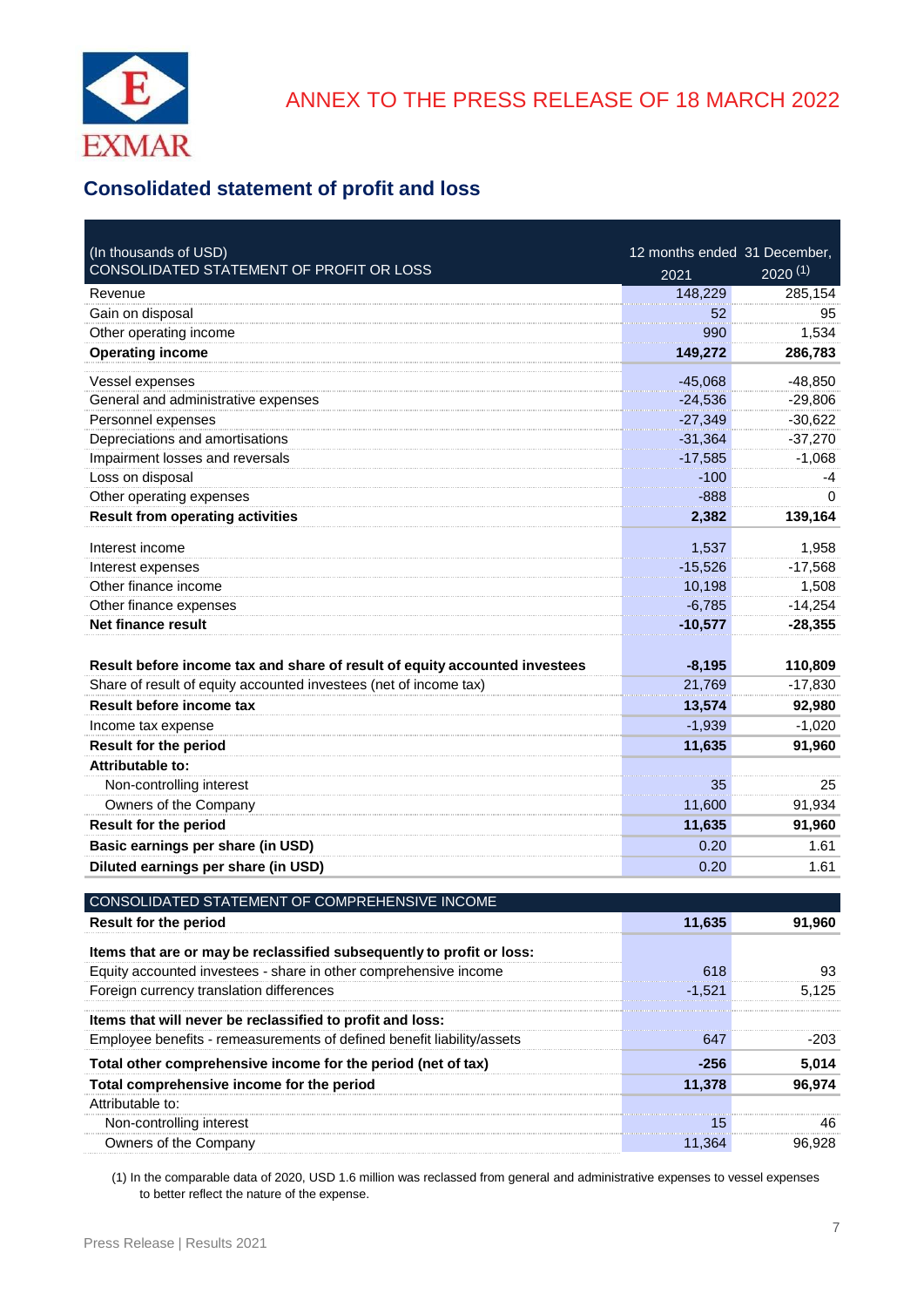

## **Consolidated statement of cash flow**

| (In thousands of USD)                                                     | 12 months ended December 31, |              |
|---------------------------------------------------------------------------|------------------------------|--------------|
| CONSOLIDATED STATEMENT OF CASH FLOW                                       | 2021                         | $2020^{(1)}$ |
| Result for the period                                                     | 11,635                       | 91,960       |
| Share of result of equity accounted investees (net of income tax)         | $-21,769$                    | 17,830       |
| Depreciations & amortisations                                             | 31,364                       | 37,270       |
| Impairment losses and reversals                                           | 17,585                       | 1,068        |
| Net finance result                                                        | 10,577                       | 28,355       |
| Income tax expense/ (income)                                              | 1,939                        | 1,020        |
| Net (gain)/ loss on sale of assets                                        | 48                           | $-91$        |
| Realized foreign currency gains (losses)                                  | 1,310                        | $-2,105$     |
| Gross cash flow from operating activities                                 | 52,689                       | 175,307      |
| (Increase)/decrease of trade and other receivables                        | 75,394                       | $-88,975$    |
| Increase/(decrease) of trade and other payables                           | 1,752                        | $-12,161$    |
| Increase/(decrease) in provisions and employee benefits                   | 552                          | $-178$       |
| Cash generated from operating activities                                  | 130,387                      | 73,993       |
| Interest paid                                                             | $-16,412$                    | $-19,297$    |
| Interest received                                                         | 351                          | 1,957        |
| Income taxes paid                                                         | $-2,405$                     | $-3,211$     |
| NET CASH FROM OPERATING ACTIVITIES                                        | 111,921                      | 53,443       |
| Acquisition of vessels and vessels under construction                     | $-135,302$                   | $-19,572$    |
| Acquisition of other property plant and equipment                         | $-250$                       | $-192$       |
| Acquisition of intangible assets                                          | $-79$                        | -17          |
| Proceeds from the sale of vessels and other property, plant and equipment | 298                          | 91           |
| Dividends from equity accounted investees                                 | 379                          | 3,814        |
| Other dividends received                                                  | 16                           | 121          |
| Proceeds from the sale of investments                                     | $\Omega$                     | 1,681        |
| Borrowings to equity accounted investees                                  | $-590$                       | $-575$       |
| Repayments from equity accounted investees                                | 10,000                       | 10,000       |
| <b>NET CASH FROM INVESTING ACTIVITIES</b>                                 | $-125,528$                   | $-4,651$     |
| Dividend paid                                                             | $-20,601$                    | $\Omega$     |
| Proceeds from new borrowings                                              | 144,000                      | 12,802       |
| Repayment of borrowings                                                   | $-62,532$                    | $-62,036$    |
| Repayment of lease liabilities IFRS 16 (principal portion)                | $-1,554$                     | $-17,392$    |
| Payment of debt transaction costs & banking fees                          | -1,520                       | 0            |
| Increase in restricted cash                                               | -546                         | $-48,305$    |
| Release restricted cash                                                   | 0                            | 40,000       |
| <b>NET CASH FROM FINANCING ACTIVITIES</b>                                 | 57,248                       | -74,931      |
|                                                                           |                              |              |
| NET INCREASE/ (DECREASE) IN CASH AND CASH EQUIVALENTS                     | 43,641                       | $-26,139$    |
| Net cash and cash equivalents at 1 January                                | 28,195                       | 52,626       |
| Net increase/(decrease) in cash and cash equivalents                      | 43,641                       | $-26,139$    |
| Exchange rate fluctuations on cash and cash equivalents                   | -706                         | 1,708        |
| NET CASH AND CASH EQUIVALENTS AT 31 DECEMBER                              | 71,130                       | 28,195       |

(1) The presentation of the items within the cash from operating activities has been modified but without any impact on the result or on the other cash flow captions.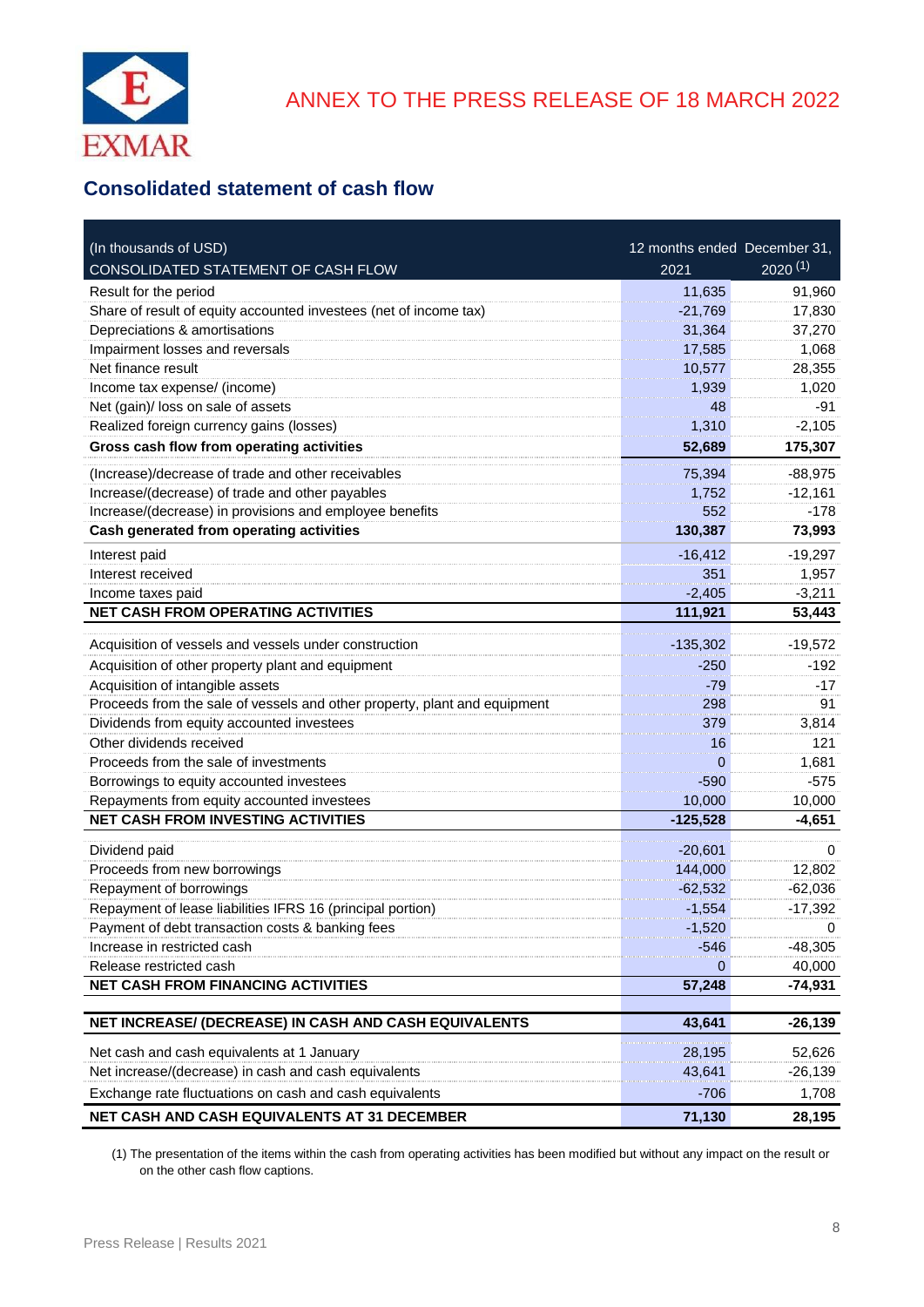

# **Consolidated statement of changes in equity**

|                                                                                    |                  |                  |                      | <b>Reserve</b><br>for |                        |                           | Share-<br>based     |                | Non-                    |                        |
|------------------------------------------------------------------------------------|------------------|------------------|----------------------|-----------------------|------------------------|---------------------------|---------------------|----------------|-------------------------|------------------------|
| (In thousands of USD)<br>CONSOLIDATED STATEMENT OF CHANGES IN EQUITY               | Share<br>capital | Share<br>premium | Retained<br>earnings | treasurv<br>shares    | Translation<br>reserve | <b>Hedging</b><br>reserve | payments<br>reserve | Total          | controlling<br>interest | <b>Total</b><br>equity |
| Opening equity as previously reported per 1 January<br>2021                        | 88,812           | 209,902          | 289,079              | $-44,349$             | $-1,086$               | $-298$                    | 3,598               | 545,658        | 256                     | 545,915                |
| Comprehensive result for the period                                                |                  |                  |                      |                       |                        |                           |                     |                |                         |                        |
| <b>Result for the period</b>                                                       |                  |                  | 11,600               |                       |                        |                           |                     | 11,600         | 35                      | 11,635                 |
| Foreign currency translation differences                                           |                  |                  |                      |                       | $-1,501$               |                           |                     | $-1,501$       | $-20$                   | $-1,521$               |
| Foreign currency translation differences - share equity<br>accounted investees     |                  |                  |                      |                       | $-441$                 |                           |                     | $-441$         |                         | $-441$                 |
| Employee benefits - remeasurement net defined benefit<br>obligations               |                  |                  | 647                  |                       |                        |                           |                     | 647            |                         | 647                    |
| Net change in fair value of cash flow hedges - share equity<br>accounted investees |                  |                  |                      |                       |                        | 1,059                     |                     | 1,059          |                         | 1,059                  |
| Total other comprehensive result                                                   | $\bf{0}$         | $\bf{0}$         | 647                  | $\bf{0}$              | $-1,942$               | 1,059                     | $\bf{0}$            | $-236$         | $-20$                   | $-256$                 |
| Total comprehensive result for the period                                          | $\bf{0}$         | $\mathbf{0}$     | 12,247               | $\bf{0}$              | $-1,942$               | 1,059                     | $\mathbf{0}$        | 11,364         | 15                      | 11,378                 |
| Transactions with owners of the Company                                            |                  |                  |                      |                       |                        |                           |                     |                |                         |                        |
| Dividends declared                                                                 |                  |                  | $-20,791$            |                       |                        |                           |                     | $-20,791$      |                         | $-20,791$              |
| Share-based payments                                                               |                  |                  | 1,513                |                       |                        |                           | $-1,513$            | $\overline{0}$ |                         | $\bf{0}$               |
| <b>Total transactions with owners of the Company</b>                               | $\bf{0}$         | $\bf{0}$         | $-19,278$            | $\bf{0}$              | $\bf{0}$               | $\bf{0}$                  | $-1,513$            | $-20,791$      | $\bf{0}$                | $-20,791$              |
|                                                                                    |                  |                  |                      | $-44,349$             |                        | 761                       | 2,086               | 536,231        | 271                     | 536,503                |
| Closing equity per 31 December 2021                                                | 88,812           | 209,902          | 282,048              |                       | $-3,028$               |                           |                     |                |                         |                        |